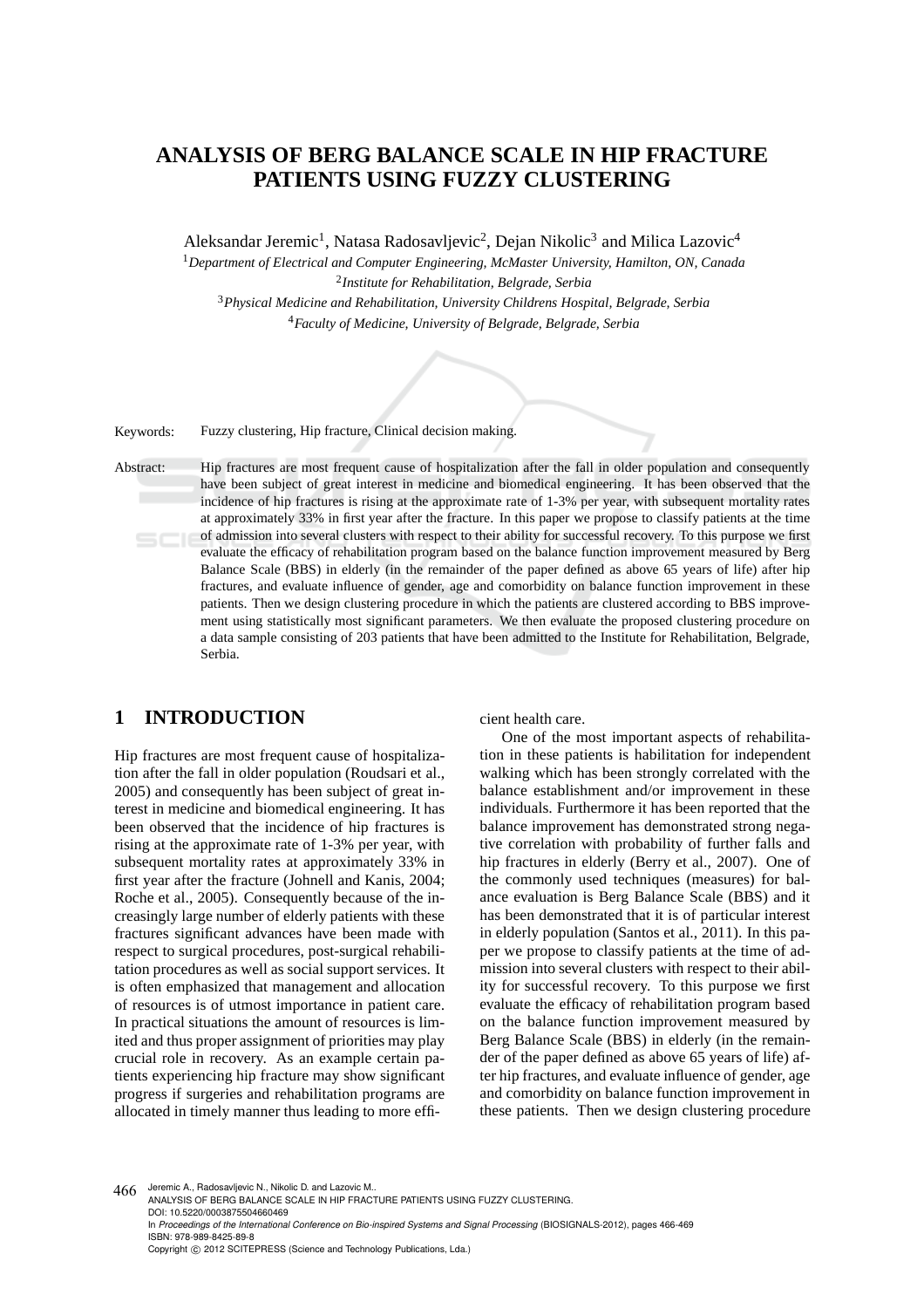ECHN

in which the patients are clustered according to BBS improvement using statistically most significant parameters. It is often argued that proper administration of intrahospital as well as post-recovery procedures can significantly improve the recovery of patients. To this purpose it would be extremely beneficial to properly triage (cluster) patients at the admission stage in order to ensure optimal distribution of resources. We then evaluate the proposed clustering procedure on a data sample consisting of 203 patients that have been admitted to the Institute for Rehabilitation, Belgrade, Serbia.

The paper is organized as follows. In Section II we describe the data set and the proposed classification models. In Section III we evaluate the applicability of the proposed algorithm using a real data set. Finally, in Section IV we discuss the results and future work.

# **2 SIGNAL PROCESSING MODELS**

#### **2.1 Data Set**

The prospective study included 203 patients with hip fractures that were referred into the specialized rehabilitation institution for the rehabilitation program and admitted from january 2011 until June 2011. Prior to the inclusion into the study, eligible participants were informed about the study protocol and rehabilitation program with possible contraindications that might arise over the course of treatment. The informed consent was obtained prior to the inclusion. The study was approved by the Institutional Review Board. Implementation of rehabilitation program was individually prescribed with respect to the patients functional status and continuously monitored for early identification of possible complications that could arise during the treatment. Functional status of every individual in the program was evaluated by the Berg Balance Scale test on 3 occasions: at the admission (Group 1), at discharge from the rehabilitation facility (Group 2) and 3 months after discharge (Group 3). Berg Balance Scale test evaluated 14 tasks (5 static and 9 dynamic) that are graded as 5 points scale with the range from 0 to 4, to the maximal value for the summarized scores of 56 (Stevenson et al., 2010). Ability to predict falls in elderly population suggests the validity of BBS test (9). The BBS is used to measure functional balance that is composed of 3 dimensions: position maintaining, postural adjustment to voluntary movements and reaction to external disturbance (Berg et al., 1995).

#### **2.2 Preprocessing**

We organize the data set in a database consisting of 203 rows corresponding to the patients and 33 columns of different features (age, height, weight, respiratory conditions, heart conditions, BBS at the admission, BBS at the discharge, BBS three months after discharge, etc.) Then we analyze crosscorrelation between all the features and extract statistically significant ones using Pearson coefficient. In order to study dynamics of rehabilitation we use log-values of BBS score ratios. The rationale behind this approach is that we expect exponential change in balance improvement and thus log (semi-log) models may represent better fit.

### **2.3 Clustering Algorithm**

Once statistically significant features have been selected the problem reduces to clustering of *m*dimensional vectors into a set of pre-determined clusters. In order to determine appropriate use of clinical resources as a preliminary approach we propose to determine which patients have largest/smallest capacity for recovery. We propose to determine the significant parameters using Spearman correlation coefficient which is commonly used technique in cases/models where nonlinearity is expected. We then propose to cluster all the patients into several clusters. We investigate two possible scenarios in this paper: a) twocluster scenario consisting with high rate recovery and low rate recovery patients, and b) three-cluster scenario - low, medium, and high rates of recovery. Note that the number of clusters can be arbitrarily set and is usually controlled by the overall error of classification. In addition, the quality of health care and resource management can be relatively robust to the overall error of classification and thus the overall results in treatments may not change significantly for small variations in number of clusters.

In order to cluster the data set we propose to use fuzzy clustering based on Gath-Geva (Gath and Geva, 1989) clustering which uses Gaussian distance and consequently assumes that the data set arises from mixture of Gaussian distributions. A general outline of the algorithms is as follows: a) arbitrarily assign each patient to a cluster i.e. arbitrarily pick if the patient is high or low rate recovery. Note also that the preliminary clustering can be either done arbitrarily or using a hard clustering algorithms such as K-means, b) update cluster centers, c) reassign objects to the clusters to which the objects are most similar, d) repeat until no change by reassignment. The update of clustering matrix is done using the following approa-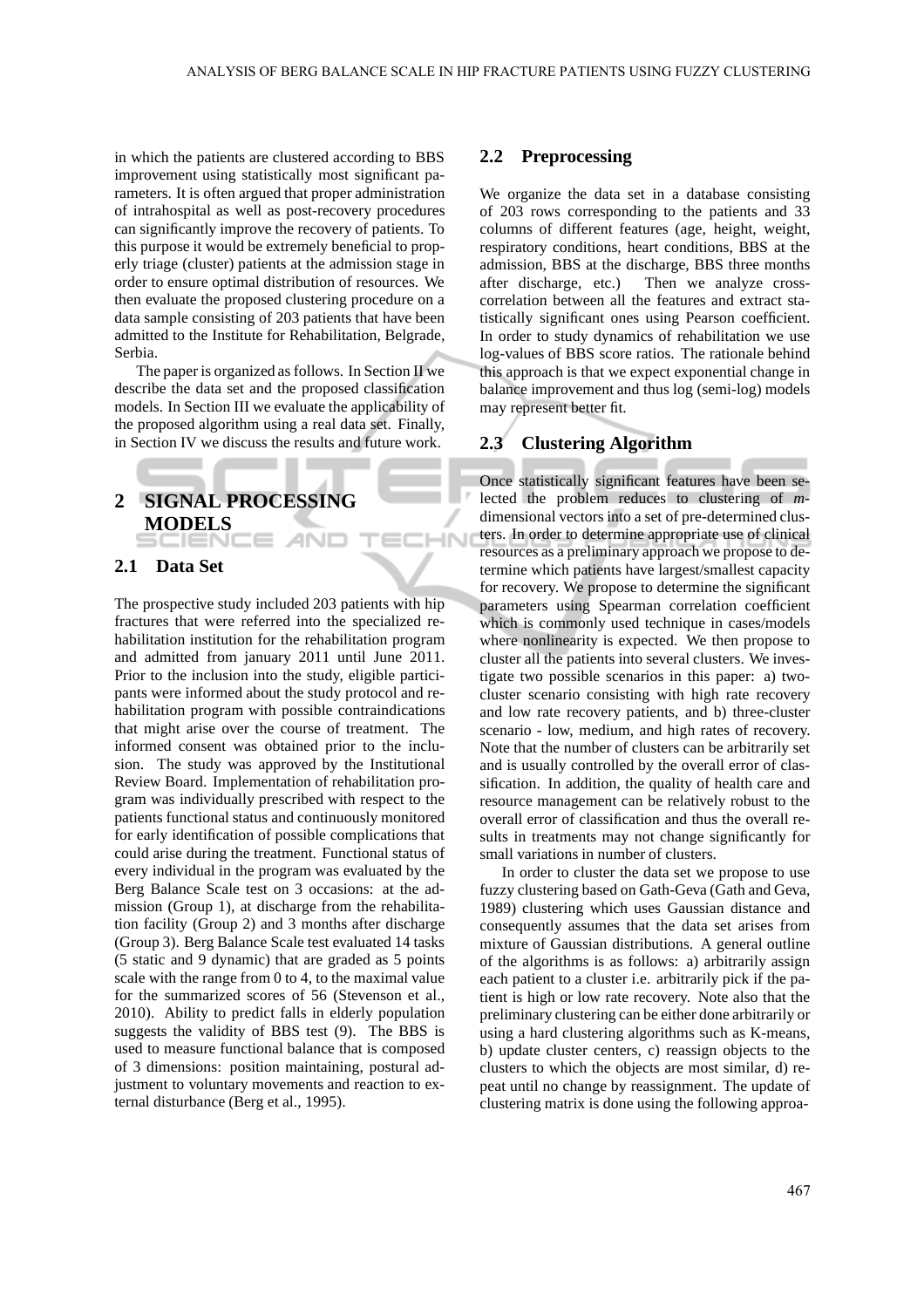|                 | Age                     | Severity Index         |
|-----------------|-------------------------|------------------------|
| Total $N=203$   | $77 \pm 6.11$           | $1.74 \pm 0.49$        |
| Female N=149    | $78.28 \pm 5.86$        | $1.74 \pm 0.43$        |
| Male $N = 54$   | $76.19 \pm 6.56$        | $1.76 \pm 0.64$        |
| Group1 $N=65$   | $70.48 \pm 3.14$        | $1.72 \pm 0.65$        |
| Group $2$ N=114 | $\sqrt{79.92} \pm 2.88$ | $\sqrt{1.75 \pm 0.41}$ |
| Group $3 N=25$  | $86.56 \pm 1.39$        | $1.73 \pm 0.37$        |

Table 1: General characteristics of patient population with respect to the age and severity index of fracture.

ch: if there is any distance greater than zero then membership grade is the weighted average of the distances to all the centers else the patient belongs to this cluster and no other clusters. Note that in GG algorithm the distance calculated is Gaussian distance given by

$$
d_{ie} = \frac{1}{P_i} \det A_i^{\frac{1}{2}} \exp \left( \frac{1}{2} (x_e - v_i)^T A^{-1} (x_e - v_i) \right)
$$

where  $v_i$  is the cluster center,  $P_i$  is the probability that patient  $x_e$  belongs to the *i*th cluster and  $A_i$  is the weighted sample covariance matrix the *i*th cluster with membership values being the weighting coefficients.

## **3 RESULTS**

In order to evaluate the performance of our techniques we should ideally have the possibility to validate usefulness of classification in terms of recovery. However since in this paper we present only *proof of concept* that classification is possible we propose to evaluate efficacy of classification in two ways: a) by comparing variance of each cluster to the quantization error calculated using empirical histogram of recovery rate distributions and b) by evaluating probability of misclassification where we assume that an error occurs at every instance of discrepancy between our clusters and histogram defined clusters. The total number of patients admitted was 203 with general characteristics being described in Table 1.

In order to illustrate statistical properties of BBS value for all the patients in Figures 1-3 we illustrate histograms at the admission, at the discharge and three months after discharge. As expected we can observe shift towards higher values which is expected as a consequence of rehabilitation. After we performed correlation analysis using Spearman coefficients we decided to reduce the number of features for clustering. To simplify the procedure we decided to use three most significant features: age, rate of BBS change during rehabilitation and severity index.



Figure 1: Empirical probability density function of BBS at the admission.



Figure 2: Empirical probability density function of BBS at the discharge.

In Figure 4 we present the result of the clustering assuming there are only two groups. The centers of the clusters are marked with letter *x*. As expected fuzzy clustering represents an adequate choice due to the arbitrarily shaped cluster regions. In Figure 5 we present the same results when three clusters are used. Observe that the separation of the clusters in the latter case is less visible but this is in general true when the number of clusters is increasing.

The error analysis results are summarized in Table 2. In first column we calculate the mean square



Figure 3: Empirical probability density function of BBS three months after rehabilitation.